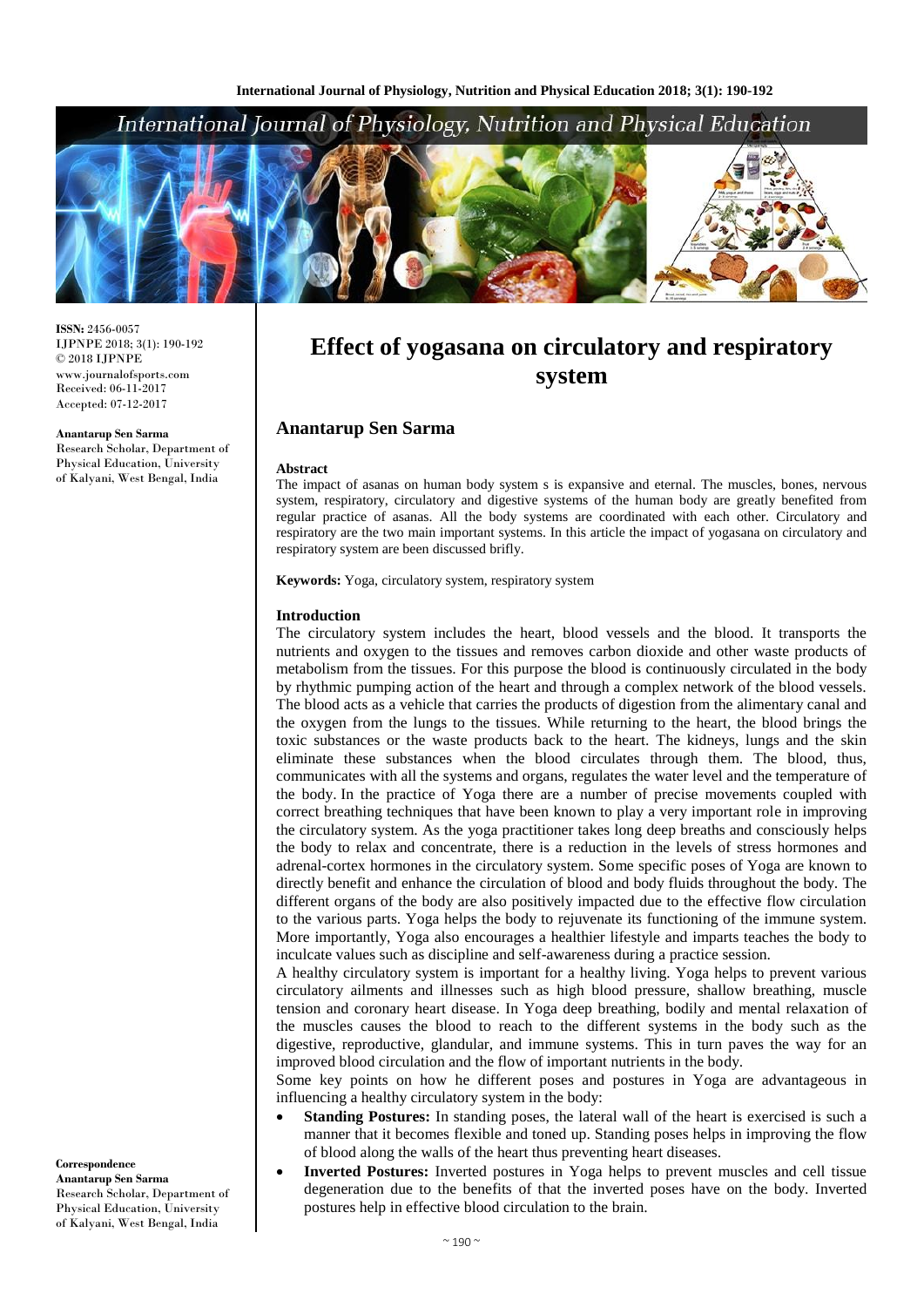Moreover the lymph system in the legs and the muscles are properly rested in exercises involving inverted poses.

- **Horizontal Postures:** In horizontal poses, blood pressure is effective brought under control as the performance of horizontal postures helps in resting and rejuvenating the heart and lungs.
- **Bending Postures:** In bending postures the body experiences improved blood supply to the cardiac muscles. This leads to a toning up of the myocardium or the heart muscles.

Experts believe that the yoga asanas are the best way to keep it fit naturally. The heart is an involuntary muscle that contracts and relaxes around 70 times a minute within a healthy individual. With asanas, the expansion and contraction of the heart is made even faster and thorough. However, overdoing yoga asanas is never preferred for it may cause damage to the heart. Both the halves of the heart, called the auricles and ventricles, relax after their respective periods of contraction when the whole heart is at rest. Diastole and systole are the two different movements of the heart. It is observed that diastole of the heart lasts a little longer than its systole. Hence, it is said that the heart sleeps for thirteen hours and works for eleven hours every day. These movements of the heart can also improve with the proper practice of yoga postures.

Padmasana considerably improves blood circulation. In this case, the pelvic region receives larger blood supply from the bifurcations of the abdominal aorta.

Each drop of blood travels twice, i.e., once through the pulmonary circulation and then through the systemic circulation in the body. During the systemic circulation, pure (oxygenated) blood is pumped out forcefully from the left ventricle into the aorta. It is then carried to parts of the body. Many yoga asanas e.g., Shirshasana,

Sarvangasana, Viparita karni, Hahsana, Mayurasana, few pranayamas like Ujjayi and Bhastrika Pranayama as well as uddiyan, nauli, Jalandhar bandha specially influence the blood circulation. That is why you must learn them from an expert so that you can practice them safely as per your capacity and need, without taxing the circulatory system.

When the body and mind are properly relaxed, mental peace is achieved and the muscle tone is reduced. The blood vessels are also relaxed which are otherwise constricted due to tension. The heart rate is reduced as well. Blood pressure comes to the normal level. This is possible by regular practice of Shauasana. The postures of asanas render a very good help in the following manner. The contraction and relaxation of the heart cause, the circulation of blood throughout the body. The heart is made up of the strongest muscular fibres and tissues, but it can always be made healthier by means of proper Yogic exercises. For example, Uddiyana and Nauli are the Yogic asanas that raise the diaphragm so high in the thoracic cavity that they give a complete thorough massage from below to the continually working heart. In these exercises the heart is subjected to a decrease in pressure and is, in turn, able to maintain a healthier muscle. Further, it is through veins that the impure blood is brought back and there are such troubles as vericose veins, which cause obstructions in blood circulation. However, practising yoga asanas like Sirsasana, Sarvahgasana and Viparitakarani can cure such troubles. In these exercises, the body is placed in upside-down position which enables veins to drain themselves into the heart without any effort. Further, the veins get a short relief, which helps, in maintaining and recovering their health as well.

Most of the cultural asanas improve the circulatory system of the human body. The heart movement, its capillaries and arteries carry the blood much more efficiently after regular practice of yoga asanas. Surya Namaskar Pose, Shoulder Stand Pose, Rabbit Yoga Pose, Headstand Yoga Pose and Balasana are the best yoga poses to improve the circulatory system. Thus, yoga is useful for maintaining a healthy circulatory system by fighting hypertension, enabling proper blood circulation and other circulatory ailments.

## **Yoga takes the cardiac route**

A good cardio workout can be achieved through surya namaskars (sun salutations) and through continuous flow or movement between postures which is called vinyasa. Various breathing practices such as bhastrika, kapalbhati and anulomvilom pranayama help improve lung capacity, cleanse the blood, reduce blood pressure and blood glucose levels, lower cholesterol, anxiety, and stress. All these factors along with a diet rich in vitamin C and E are important to keep the heart healthy. Reducing or eliminating alcohol and tobacco can also help lower cardiovascular risks.

Yoga nidra (a relaxation technique), chanting and various meditation techniques have also shown to help boost cardiovascular health and emotional wellbeing of a person.

Brahmari pranayama is another useful technique to lower blood pressure and heart rate as it increases parasympathetic (rest-digest drive of the nervous system) dominance in the body.

### **Impact of Yoga on Respiratory System**

Practicing yoga can increase the vital capacity significantly from 3399 ml to 3443 ml. The amount of the air breathed in one minute is known as minute ventilation. It depends on the respiration rate and the tidal volume. According to researches minute ventilation can be increased by practicing Kapalabhati. The respiration is semi-involuntary in nature. It is controlled quite independently and rhythmically without our notice. The respiratory center is situated in the medulla oblongata, which controls the inspiratory and expiratory movements rhythmically. The involuntary control depends on the reflex mechanism of chemoreceptors, baroreceptors and stretch receptors. The most important one in regulating the activity of the respiratory center is the chemoreceptors, which are sensitive to the amount of carbon dioxide in the blood. Increase in carbon dioxide and hydrogen in concentration in the blood (plasma) stimulates the inspiratory center and increases the depth and rate of respiration. This increased ventilation promotes faster elimination of carbon dioxide from the blood. Turning the head towards the right or left side as done in Brahma mudra leads to increase in the transparence of lung fields on the side towards which the head was turned when observed under fluoroscopy. It indicates the increased ventilation in that area. Similarly, in Chakrasana the ventilation of the lung especially in the apical area on the opposite side of the bend has been found to increase.

A normal breathing is involuntary in nature when one is not paying attention to it. Respiration can also be controlled to some extent voluntarily according to an individual's will. This voluntary control is done from the cerebral cortex. Impulses from the cerebral cortex travel along the descending pathways in the spinal column to the intercostals and the diaphragm. One can hold his/her breath for a few seconds or minutes. The ability to hold the breath can increase if one practises Kapalabhati. The application of Bandhas during the Kumbhaka phase has been found to increase the breath